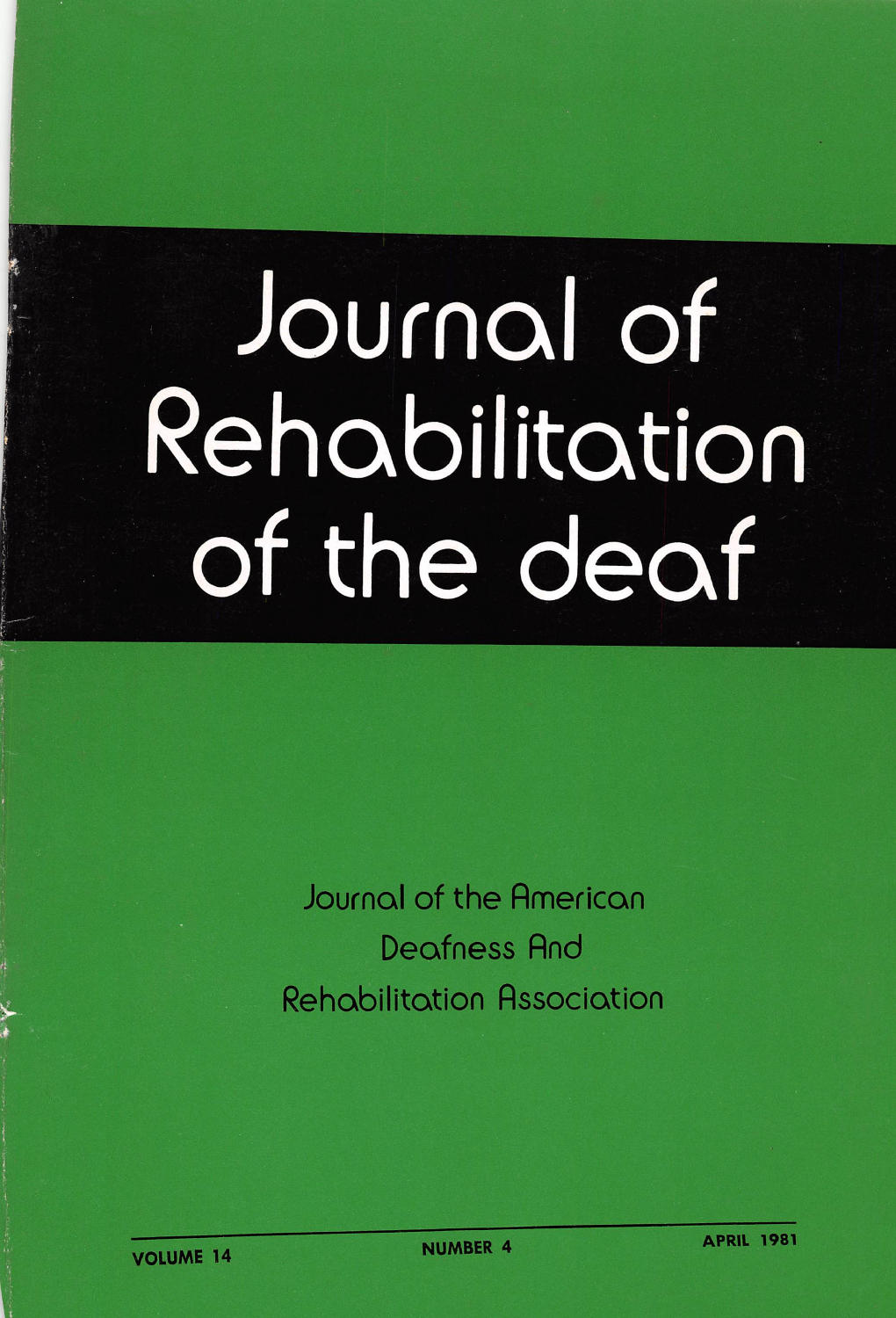# **CONTENTS**

| <b>CAREER EXPLORATION WITH HEARING IMPAIRED STUDENTS:</b><br>A TECHNIQUE USING THE WIDE RANGE INTEREST |
|--------------------------------------------------------------------------------------------------------|
| <b>AND OPINION TEST</b>                                                                                |

Nancy J. Kasinski and John R. Felver, Jr.

AN INNOVATIVE APPROACH TO HOUSING HEARING IMPAIRED STUDENTS ON A COLLEGE CAMPUS

THE NATURE AND WORK OF PASTORAL WORKERS SERVING DEAF PEOPLE: A REPORT OF A LIMITED SURVEY

Executive Director Sharon H. Carter

ADARA EXECUTIVE BOARD

### **OFFICERS**

Sue E. Oullette President

Fred Morrison 1st Vice President

Sue Vos 2nd Vice President

William P. McCrone Secretary/Treasurer

### BOARD MEMBERS

Gary Austin Charles R. Ferrell Robert Mehan Eugene Peterson J. Rex Purvis

JOURNAL EDITOR

Glenn T. Lloyd

## MEMBERSHIP AND SUBSCRIPTION

The American Deafness and Rehabilitation Association is an organization open to professionals providing service for deaf people and others who have an interest in and support the general aims and purposes of ADARA. Dues for membership are \$25 per year payable in advance. The membership year extends from July 1 to June 30 of the following year. Dues include a subscription to the JRD.

Subscription to the Journal of Rehabilitation of the Deaf is available at \$20.00 per year. Single copies are available at \$5.00 each as they are available. For foreign rates and fur ther information, write to the Executive Secretary, ADARA, 814Thayer Avenue, Silver Spring, Maryland 20910.

## EDITORIAL POLICY AND GUIDELINES

The JRD is the official organ of the ADARA. Articles which are submitted are subject to review by the Editorial Board. Submitted manuscripts must be typed and double spaced with a minimum of  $1\frac{1}{2}$  inches on each side of the paper. Style (including citations in the text) should follow that as set forth in the publication manual of the American Psychological Association (1200 Seventeenth Street, N.W., Washington, D.C. 20035).

Submit manuscripts to Glenn T. Lloyd, Ed.D., Rte. 5 - Box 535A, Morganton, N.C. 28655.

Books, A-V materials. Equipment, Catalogs, and other materials for review may be submitted to Frank R. Zieziula, Ph.D., Counselor Education Dep't., Gallaudet College, Florida Ave. at 7th St., N.E., Washington, D.C. 20002.

ii

1

6

10

| Nancy A. Grandel and Frank R. Zieziula, Ph.D.                                        |    |
|--------------------------------------------------------------------------------------|----|
| ALCOHOLISM TREATMENT FOR THE DEAF: SPECIALIZED<br><b>SERVICES FOR SPECIAL PEOPLE</b> | 14 |
| <b>Paul Rothfeld</b>                                                                 |    |
| THE TWO SIDES OF HABILITATION/REHABILITATION<br><b>SERVICES FOR THE DEAF</b>         | 18 |
| Eugene W. Petersen                                                                   |    |
| <b>BOOK REVIEW</b>                                                                   | 26 |
|                                                                                      |    |